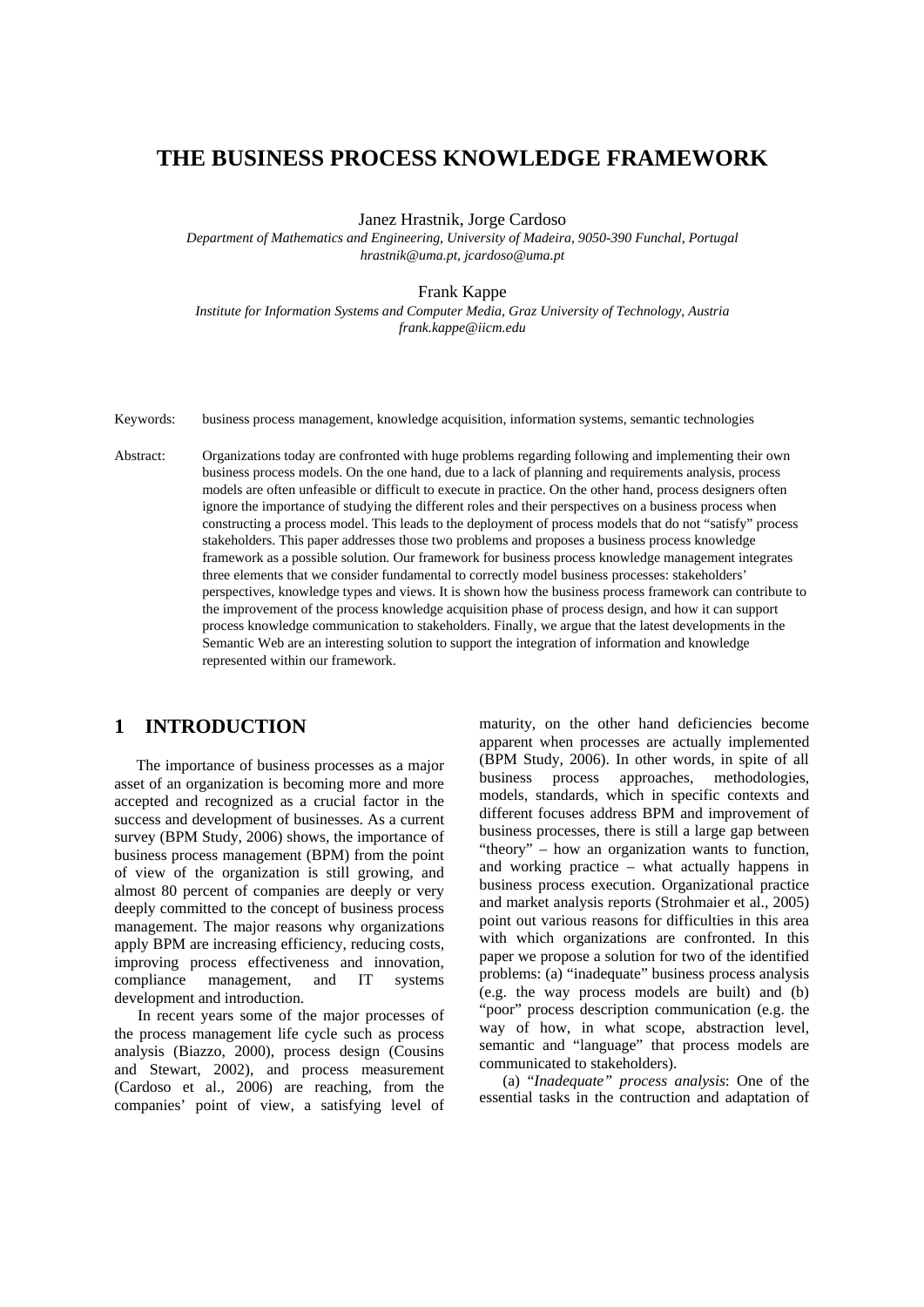process models when using the incremental approach (Teng and Kettinger, 1995). The analysis needs to correctly identify the processes that have to be executed ("to-be" models) and understand the current "state" of the organization ("as-is" models). This is a complex and time-consuming task since the specific knowledge about processes is distributed in the "heads" of its various stakeholders (Habermann, 2001). On the other hand, it can also be found in working practice, documentation (e.g. organization manuals, guidelines, work performance reports…) and supporting information systems (e.g. business process management systems, expert systems, ERP systems, and CRM systems). Often, important parts of the relevant information about business processes necessary for the analysis do not even exist within organizations. If it is available it is often not up-todate, especially if it is documented (Strohmaier et al., 2005), often understood wrong (e.g. process owner performs a process according to misunderstood goals) or contradictory. Different stakeholders, also those who actively participate in processes, have different views and convictions about "what is actually happening" in the organization and in performed processes. Frequently the people who have to manage and execute processes do not participate in the definition and maintenance of these processes.

Incomplete analysis and deficient understanding of the organization leads to the creation of unfeasible process models, whose successful design and later implementation are impeded from the beginning.

(b) *"poor" process model communication*: At the same time, even if process models are feasible, they are, from different process stakeholders' points of view, hard to follow in practice. The reason for this situation is that current process models only represent a restricted number of perspectives on the process (e.g. functional, data, organizational). The process models are designed and created mostly for one stakeholder (e.g. ISO 9001 auditor (ISO 9000:2000, 2005), quality manager, process modeler, or workflow administrator) using a modeling language that is not always easily understandable for the other stakeholders. Therefore, the models have very often an inappropriate scope and abstraction level.

Process models that do not represent process stakeholders' perspectives can hardly be expected to be executed properly.

This paper is structured in the following way: the first part defines business process knowledge, its perspectives, types, views and its most important stakeholders. The problems regarding process knowledge sources are discussed. In section 3 our business process knowledge framework is introduced. Its application in supporting process knowledge acquisition and process knowledge communication phases (Hrastnik, et al. 2004) is shown in section 4, where possible solutions for (a) and (b) are presented. In section 5, we suggest a semantic Web-based approach to implement a theoretical model to support our framework.

# **2 BUSINESS PROCESS AND PROCESS IMPROVEMENT KNOWLEDGE**

Business process knowledge (knowledge about business processes) is knowledge about the motivation behind processes, reasons for their existence, knowledge about process structure and logic, the required resources for their execution, as well as its interfaces, process environment, capability, performance and documentation.

Business process knowledge can be seen as a part of business *process improvement knowledge* (Hrastnik et al., 2004), i.e. the knowledge required for process improvement, which comprises in addition to business process knowledge, knowledge about the organization's criteria (e.g. organizational goals), knowledge about employee's mental models (Johnson-Laird, 1983), personal attitudes, perceptions, awareness, understanding, motivation, and commitments.

Business process knowledge is a critical resource, which is required by all the processes of the business process management life cycle (Figure 1).



Figure 1: BPM meta processes – BPM life cycle.

Business process knowledge is a necessary input for the process analysis process, where in the knowledge acquisition phase, the knowledge about the current "to-be", "as-is" situation and its discrepancy is collected. The new "to-be" model is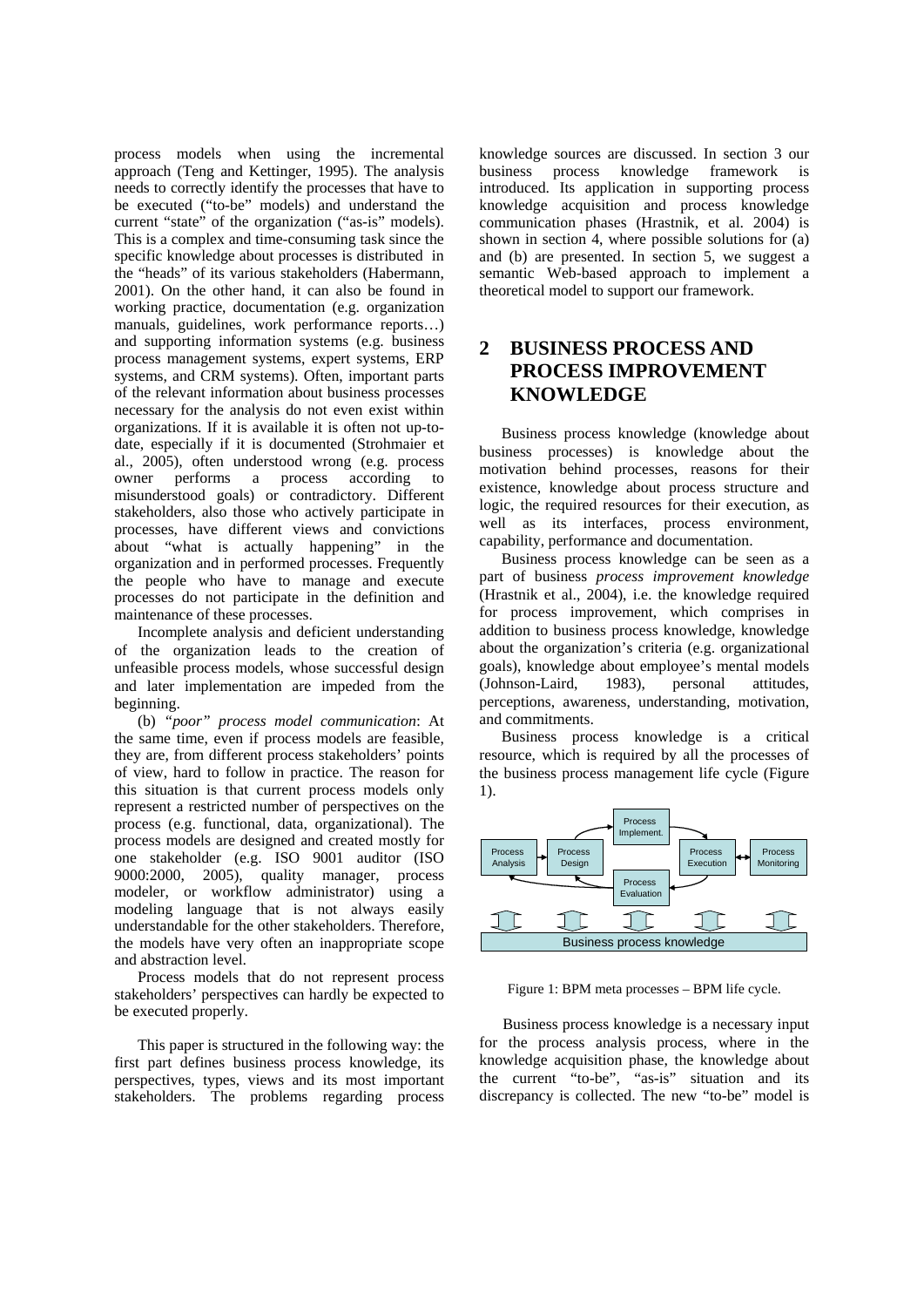again required in the implementation and process execution process.

#### **2.1 Process Knowledge Sources**

Process knowledge is available in people's heads. Examples include the heads of employees, heads of representatives of external stakeholders, customers, suppliers and partners. Process knowledge in people's heads differs strongly according to its scope and its degree of abstraction. Some employees are familiar only with particular process activities, whereas a quality manager may have an overview of an entire process. A department manager will have a relatively detailed knowledge about processes within his range, whereas an executive manager generally gets along with overview knowledge. In many cases process and process improvement knowledge is available in documented form as organization manuals, quality system documentation, lessons learned and best practices, recordings of earlier process improvement initiatives, or in knowledge management projects (Figure 2).



Figure 2: Business process knowledge sources.

Beyond that, further relevant knowledge can often be won from workflow management systems, ERP systems and business process tools. External knowledge such as industry benchmarks or best practices of other enterprises can be partly procured also at the market and/or be obtained by participation in appropriate initiatives.

#### **2.2 Business Process Knowledge Types**

Process models can be seen from different perspectives. Several views of the parts of process knowledge and process models have been proposed. Curtis et al. (1992) proposes the functional, behavioral, organizational and informational perspective. The functional perspective looks at the

activities that are being performed and their relationships. The behavioral perspective looks at when and how process activities are performed. The organizational perspective looks at who performs the activities and where they are performed. The informational perspective looks at the informational entities produced or manipulated by a process.

Similar perspectives or sub-models were presented by Lonchamp (data, activity, prescription, resource, role, organizational) (Lonchamp, 1993), Conradi et al. (data, activity, tool, role, organizational) (Conradi et al., 1992), and Benali et al. (data, operator, expression, rule, ordering, characteristic) (Benali et al., 1989), Scheer (organization, data, function, control) (Scheer, 2000). Burlton (2001) proposes scoping, relationship, processing, performance, functional/organizational views.

For the purpose of our business process framework we propose the following classification of business process knowledge: *Process logic* which covers knowledge about process elements (processes, tasks), their cross-linking and connections (transitions), operators, and conditions. *Process information* designates knowledge about inputs and output of processes as well as about resources needed for their execution. *Process environment*  consists of knowledge about the critical success factors, interference factors and possible obstacles of processes. *Process capacity* usually contains quantitative statements about process capacity as well as the measuring system standing behind it (e.g. metrics, measurement categories, measuring points, target values, performance indicators). *Process justification* gives answers to questions about the sense and purpose both to the existence and the concrete arrangement of individual processes and the process logic.

#### **2.3 Business Process Knowledge Perspectives**

The allocation of competencies can, of course, vary from organization to organization. From the process management view, however, several roles can be differentiated according to which types of knowledge are relevant to them: *process owner* (on different levels), *activity performer*, *process designer*, *superior decision maker* as well as *internal* and *external customers*. Since the needs for different process knowledge types are always similar, independent of the process abstraction level (organization, sub-processes, activities) (Zesar and Mesaric, 1999), all levels of the process hierarchy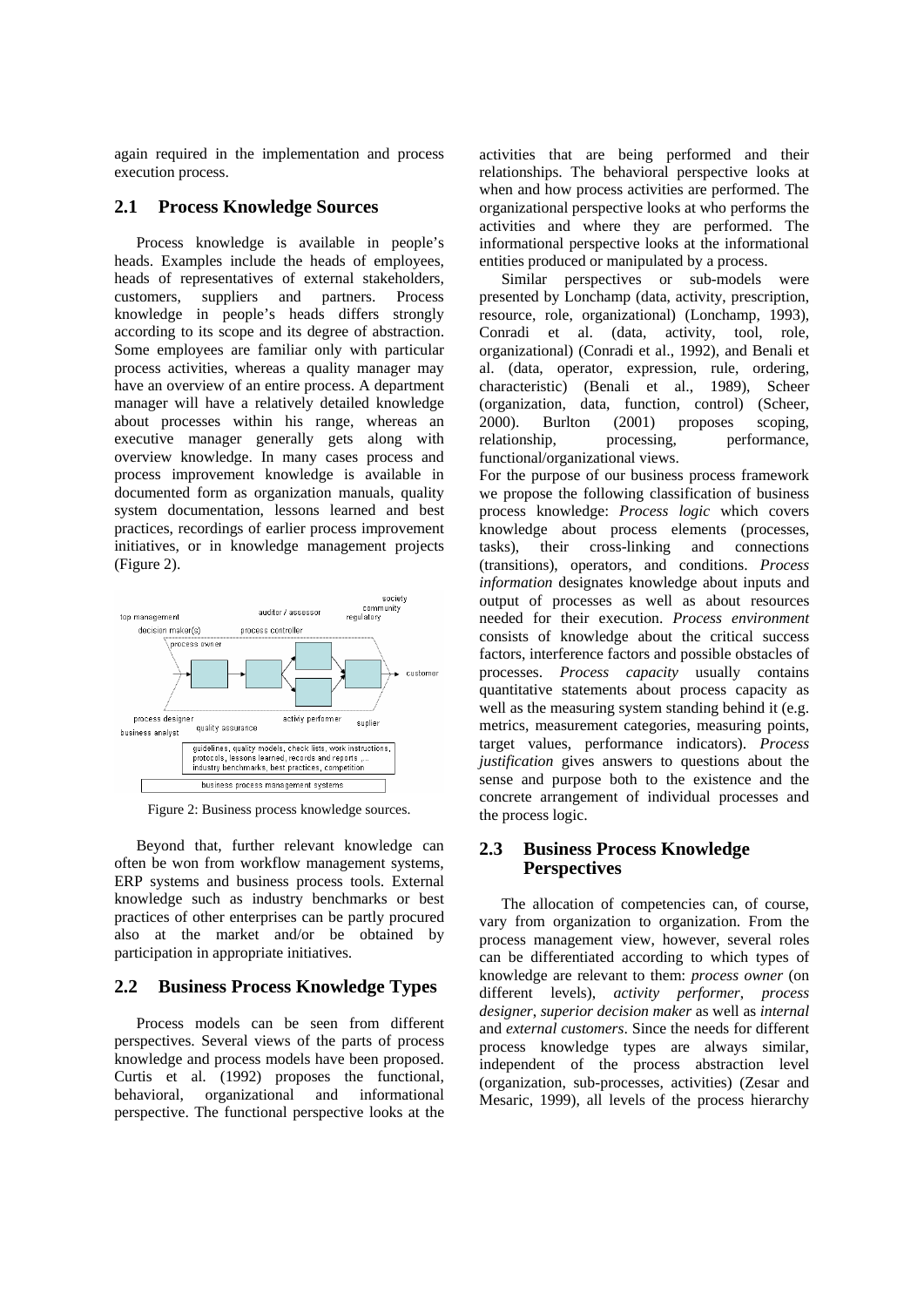can be operated with the same process roles. For the acquisition phase it is important to note that both a role can be assigned to several persons, and one person can have several roles.

Each of those process roles represents a unique perspective on the process knowledge from the business process knowledge stakeholder's point of view. All these *perspectives* together can provide a complete view of the process.

# **3 PROPOSAL FOR BUSINESS PROCESS KNOWLEDGE FRAMEWORK**

The business process knowledge framework visualizes descriptively both dimensions introduced in the previous section (Figure 3).

The business process knowledge framework can offer multipurpose support. On the one hand it helps to consider where certain process knowledge types are located or can be acquired (e.g. the gotten, expected and desired information about quality of the process output as part of the process information knowledge is to be expected from internal and/or external customers). This provides better orientation and can also minimize the acquisition efforts. On the other hand the process knowledge framework is a good aid for identifying alternatives (e.g. where else to search if the knowledge that has already been collected is not meaningful enough). Beyond that, the process knowledge framework shows connections which are not always obvious and helps by identifying process knowledge sources, which "possess" more knowledge than is required. For example an activity performer can provide valuable input about better process logic.

The business process knowledge framework can also offer similar assistance for documented process knowledge, whereby instead of the process stakeholders' perspectives, different sources such as manuals, and business process systems are to be considered.

|                                      | Process<br>Logic | Process<br>Information | Process<br>Environment | Process<br>Capacity | Process<br>Justification |
|--------------------------------------|------------------|------------------------|------------------------|---------------------|--------------------------|
| <b>Superior Decisions</b><br>Maker   |                  |                        |                        |                     |                          |
| <b>Internal/External</b><br>Customer |                  |                        |                        |                     |                          |
| <b>Process Designer</b>              |                  |                        |                        |                     |                          |
| Process Owner                        |                  |                        |                        |                     |                          |
| <b>Activity Performer</b>            |                  |                        |                        |                     |                          |

Figure 3: Business Process Knowledge Framework

The framework can be extended for the process knowledge acquisition phase. Each person can contribute different *views* (opinions): first of all a subjective picture of the current condition (current condition from the view of this person about how the process is performed in organizational practice: "asis"), secondly, an understanding of how it should be according to the organization (interpretation and understanding of the current "to-be") and thirdly, a personal opinion of how it should be (improvement suggestions). The extended business process knowledge framework is shown in Figure 4.



Figure 4: Extended Process Knowledge Framework.

For documented process knowledge the different perspectives must be correctly interpreted. In a concrete case, however, usually a certain view stands in the foreground. For example, a process manual should describe how it should be according to the organization, whereas e.g. workflow management systems logs (van der Aalst and Weijters, 2004) permit conclusions on the current situation.

# **4 PROCESS KNOWLEDGE FRAMEWORK APPLICATION**

### **4.1 Knowledge Acquisition**

The path to business process knowledge is usually very long, cumbersome and takes a lot of effort. Business process knowledge is distributed, is of different kinds, and can be never complete. It also can not be assumed that the sources are completely reliable and objective. The people who are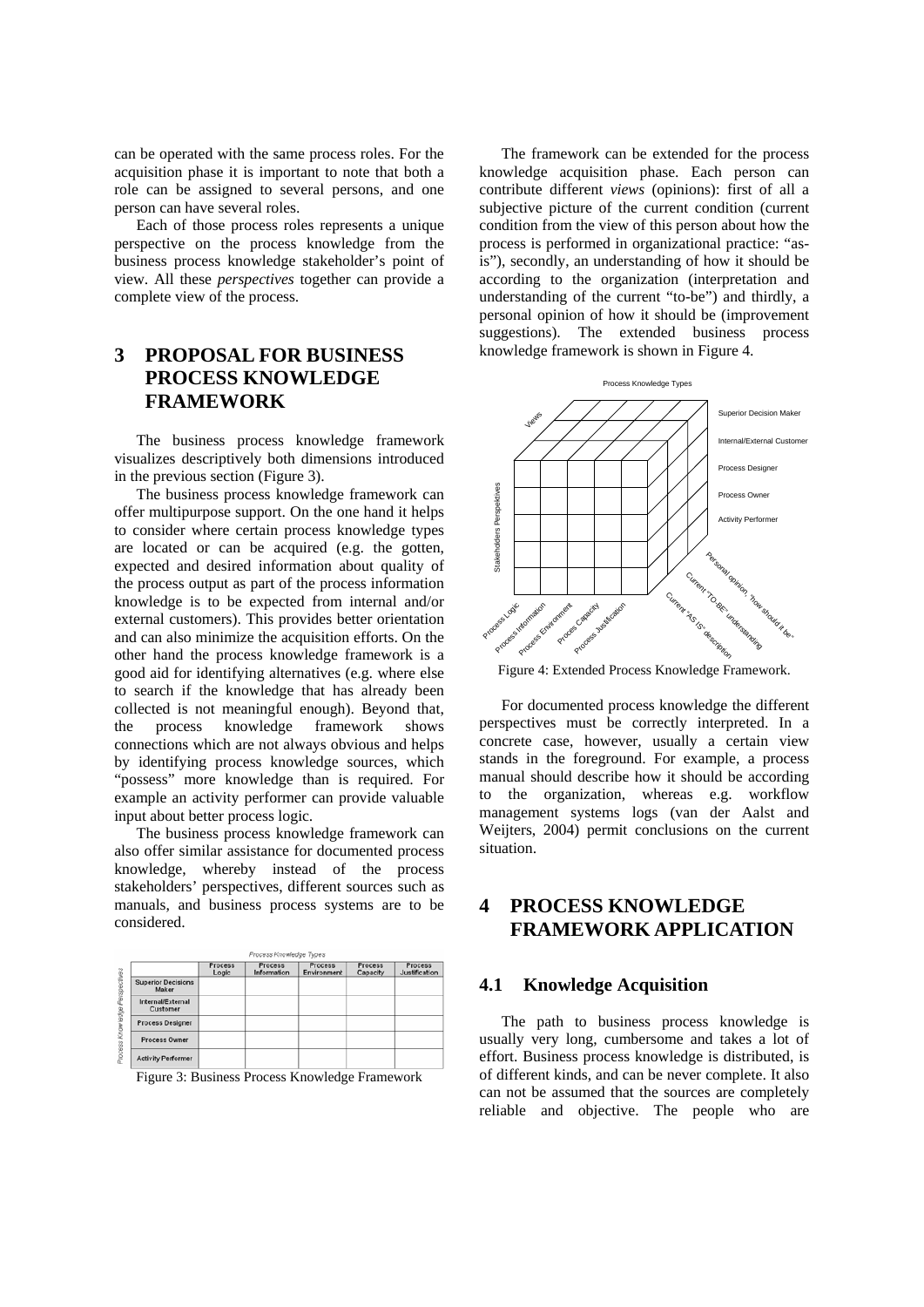interviewed often know too little, and do not always say what they know. Sometimes they contradict each other, and often even themselves.

The process knowledge framework could be very helpful in the process knowledge acquisition phase. Based on the overview of available sources of process knowledge, and with the help of the process knowledge framework, it is easier to decide, depending on the goals to be reached, how much of what knowledge can be acquired with reasonable effort. Here criteria such as accessibility, reliability and in the case of employees as sources, their willingness, are important.

The next decision is about the most suitable method of knowledge acquisition.

To integrate employees and possibly external people, most often structured interviews and workshops are used. In the latter case, it should not be forgotten that employees often behave completely differently when no managers are present. Managers, on the other hand, tend to talk in terms of to-be processes, even if they are asked about the actual process. Basically, different groups speak different languages. They describe the same situation differently, and in some cases different situations suspiciously similarly. A single technical term can be understood completely differently by people in different roles, for example, the word "process" would be interpreted one way by a process designer, and in a completely different way by a person from the management department.

As far as investigating mental models and personal attitudes (business process improvement knowledge), there are basically only two methods to choose from. On the one hand, you theoretically have the possibility to carry out a psychologically based, thorough knowledge acquisition, which of course takes a lot of effort. On the other hand, the person acquiring the knowledge can simply be conscious of this additional dimension and can record it during discussions whose goal it is to acquire process knowledge. The result is heavily dependent on his interpretation and may not be objective, however, this approach is more costeffective in most cases.

The acquisition method for knowledge available in documented form is usually unproblematic in comparison. It is worth mentioning further methods that in some cases can extract relevant knowledge from much less specific data. For example there is the analysis of electronic trails (e.g., Web server log files or exchanges of e-mail) (Cardoso and Lenic 2006) as well as the analysis of social networks.

Certainly, all mentioned process knowledge sources of documented knowledge in practice not available. In addition, the presence of documentation is no guarantee for its quality.

After successful collection of different knowledge types, contrasting of the acquired knowledge according to the dimensions of the process knowledge framework offers considerable support during generation of process improvement knowledge by identifying potential for process improvement and a more feasible "to-be" model. An example is the contrasting of acquired process capacity knowledge from activity performers with the process capacity knowledge acquired from process designers: different views by those people involved lead almost unavoidably to a discussion of misunderstanding, weak points in the processes, and potential for improvement. Contrasting process roles according to a specific process knowledge type is, however, only one possible approach. Also, contrasting different dimensions of the cube with each other (e.g., process roles and specific views) can contribute significantly to generation of comprehensive process improvement potential.

### **4.2 Process Knowledge Communication**

### **4.2.1 Adaptation of Content**

Simply deciding for a certain future "to-be" process description or model has little effect; only through the communication of knowledge that employees will need in the future can improvement take place. While the necessary change management is not a subject of this paper, there is a clear connection: Who will need which knowledge and when they will need it depends not on the desired result ("to-be" model), but also on the path the organization takes (the change process for the organization) in an attempt to introduce the new process to the organization in a sustainable and visible manner. Typically there is an improvement plan, which contains the measures for change that have been decided upon, and the order in which they will be taken, as well as goals and priorities.

Building upon that, it can be decided what knowledge should be available to a given person. The process knowledge types that are necessary for their work must be communicated to every employee. A connection between the theory of the new "to-be" description and actual examples from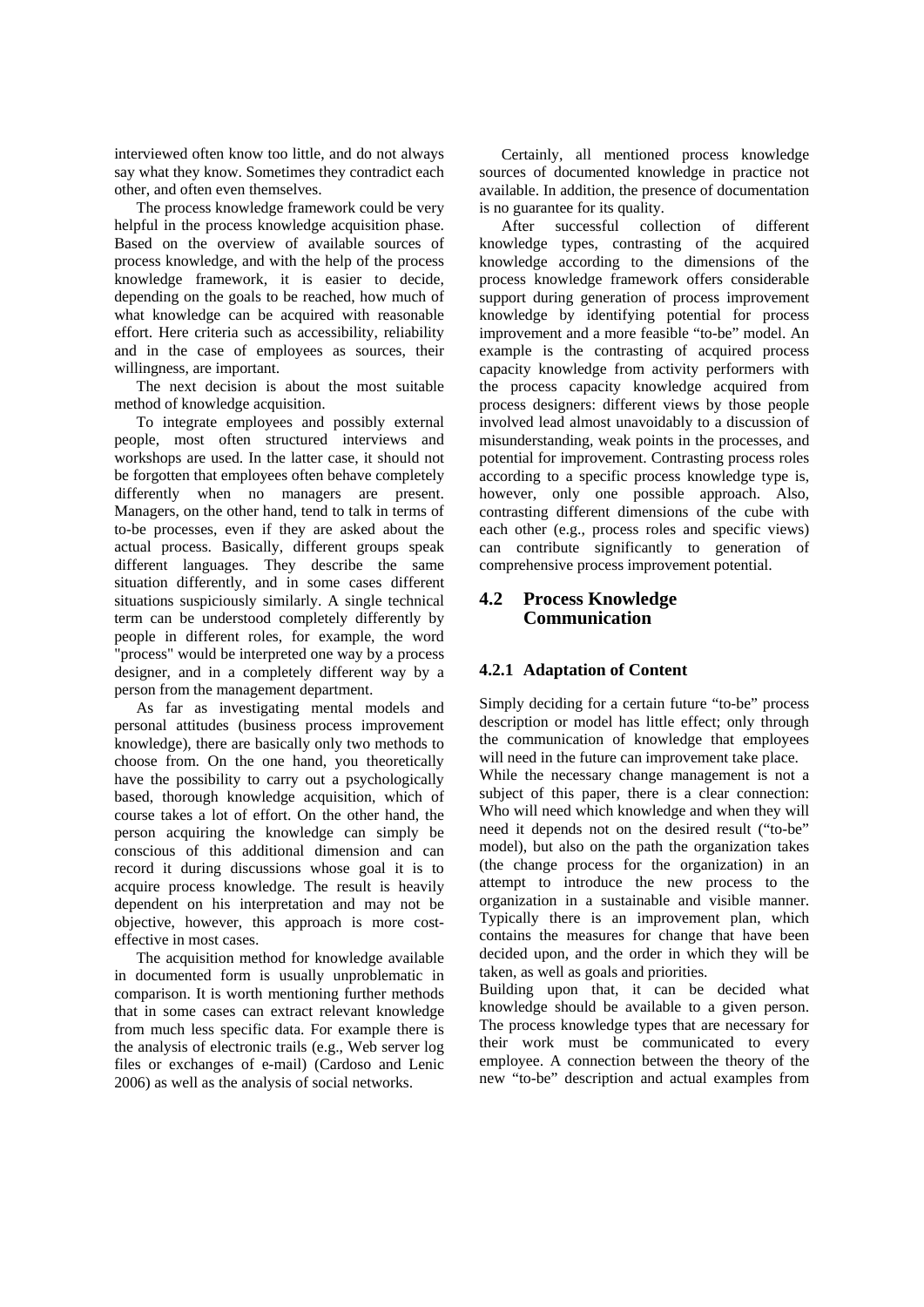day-to-day business is very important for employee's understanding.

Also in this case observation of the process knowledge framework often proves helpful, since for example, the special knowledge needs of individual roles suggest the content of different process knowledge types to different extents and in different degrees of abstraction. At the same time, the employee should be able to access the complete process knowledge to establish a more common view of the different roles. This pertains particularly to the communication of the reasons for the change, that is the *process justification knowledge*, but also more generally to the relationship to the goals of the organization. Regarding the dimension of the various views, emphasis is only on communication of the dimension of understanding of the employee how things should run from the perspective of the organization. With respect to the acceptance of the new process design, personal opinions are also addressed.

The question dealt with till now about the knowledge that is ultimately necessary for an employee is indeed not equivalent to the question of what concrete content should be communicated to this person, because completely different factors are in play here. The extent as well as the degree of abstraction of the content to be communicated in order to build up a certain level of knowledge in a person depend upon previous knowledge, in particular upon mental models (as basis for understanding). An employee who has been on the quality management staff for many years will typically need less explanation to achieve the same level of knowledge than a new staff member, who has little overview of anything outside his immediate work environment.

Employees who have thorough background knowledge react impatiently when their time is used unnecessarily. This brings up the relevance of a further type of process improvement knowledge, namely knowledge about personal attitudes. The significance of this knowledge goes even further. Every employee should not just be informed of the absolute minimum of process knowledge, but rather they should be given an overview in order to improve their total understanding. Without a feeling for the personal attitude of an employee it is difficult to tell how far one can go without annoying him and in so doing endangering the acceptance of the total concept.

#### **4.2.2 Adaptation of Form**

Besides customizing what needs to be communicated, the form of communication needs to be customized as well. The perfect quality process manual, which only serves to collect dust, is to be avoided. This does not mean that process manuals are fundamentally pointless. It is, however, important to be conscious of various possibilities for transferring knowledge, and their customized application for various target groups. The range of options goes from classic training courses to workshops and personal discussions to procedures and graphic visualizations.

The social-communicative aspect should be used in training courses and workshops. Discussions between employees can be particularly valuable when people in different roles who otherwise rarely associate with one another are talking to each other. Such open discussions are excellent as forums for new suggestions and thus as an impetus for the next round of improvements, not only regarding content, but in particular with respect to awareness and acceptance.

In documents on paper or in electronic (possibly even interactive) form various types of writing and graphics can be used. This includes the entire palette of established models, languages and standards for process description. The use of such forms of presentation is not limited to documents; visualizations are also extremely useful.

Here we would particularly like to emphasize the possibility of almost completely automatically personalized electronic access. The currently established process modelling and visualization tools are meant for specialists and are barely usable outside this target group. The potential for a new class of systems, which also supports current standards such as semantic technologies, is huge.

As was the case for customizing information for a target group, choosing the appropriate mental model and having knowledge about personal attitudes plays an important role when deciding on the form of communication to use for a given target group. For example, certain forms of diagrammatical presentation may be proven to facilitate the understanding of complex information. However, such presentation will not accomplish anything if the target group, for whatever reason, does not like this form of presentation.

In conclusion, the communication stage is about transferring knowledge about processes to the employees in such a way that it is both understood and accepted. By customizing both the information and its form for different target groups, understanding is maximized, assuming willingness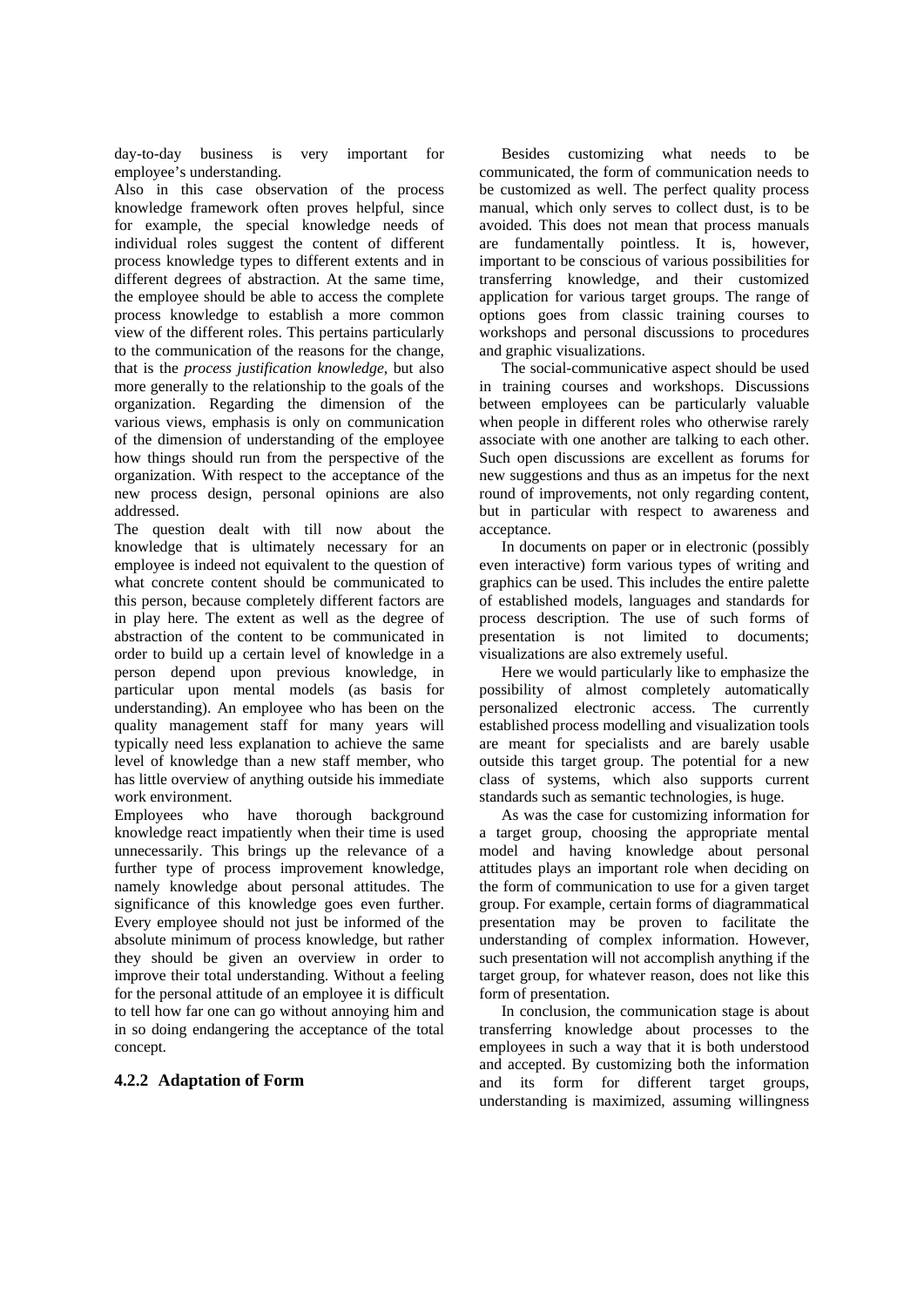on the part of the employees, and of course that the amount of effort necessary for this customization is reasonable. This stage can be supported by a large range of interpersonal as well as system-based (computer-based) options for interaction. The result is a key requirement (from a knowledge perspective) for successful improvement of processes: better employee knowledge about better-designed business processes, compared to the time needed for acquisition.

## **5 KNOWLEDGE INTEGRATION**

Our framework needs to achieve two main goals. On the one hand, as we have explained previously, we need to integrate and consolidate the perspectives that different stakeholders have on processes. On the other hand, the framework needs to represent a communication tool that stakeholders can understand and share. The most suitable model to deploy our framework is the use of Semantic Web technologies.

The four main reasons that make Semantic Web technologies suitable for our framework are (Noy and McGuinness, 2001): (1) To share common understanding of the structure of information among people or software. This way, the model can be understood by humans and computers; (2) To enable reuse of already specified domain knowledge. (3) To make domain assumptions explicit; this means that concepts defined in the model have a well-defined and unambiguous meaning; (4) Analysis of domain knowledge is possible once a declarative specification of the terms is available.

Semantic Web software is being experimentally used by banks to help them to comply with the U.S. government's Patriot Act (the Patriot Act requires banks to track and account for the customers with whom they do transactions), by the European police force to follow crime patterns, and by telephone service providers to create applications that provide information about pay-per-view movies (Lee 2005; Sheth 2005). In addition to investment banks, the Metropolitan Life Insurance Company, the U.S. Department of Defense and the Tennessee Valley Authority have also used Semantic software to integrate enterprise data to comply with federal regulations.

According to TopQuadrant (TopQuadrant, 2005), a consulting firm that specializes in Semantic Web technologies, the market for semantic technologies will grow at an annual rate of between 60% and 70% until 2010. It will grow from its current size of US\$2

billion to US\$63 billion. According to William Ruh of CISCO, before the end of 2004, semantic languages was applied under the covers of well over 100 identified products and over 25 information service providers. Existing well-known applications that add Semantic Web capabilities include Adobe's Extensible Metadata Platform, Oracle has developed a database management platform based on a graph data model representing semantics, and Vodafone uses RDF to integrate its Live Web site with the third party providers that create content for the portal.

## **6 CONCLUSION AND FUTURE WORK**

Knowledge about business processes is one of the most important assets of a modern organization today. The information about how an organization works, achieves its business goals, satisfies its customers' requirements, and how agile the company is in these respects is essential for its various stakeholders on every level, in and outside of the organization. This knowledge is also an irreplaceable resource for the introduction and application of information systems, particularly for process management and automation tools.

Current process management practices reveal problems regarding process knowledge (e.g. the process owner doesn't know the skills of the activity performer, management is not familiar with the flexibility of organizational processes, Best Practices/Benchmarks are not accessible or are unknown). Organizations have to deal with distributed, undocumented, contradictory, misunderstood, and often inaccessible process knowledge. The consequences are higher costs, poorer performance and quality, unfulfilled requirements and, in the end, unsatisfied internal and external customers.

Therefore it is important that knowledge about business processes is properly described or modeled, and that it is maintained. Only in that way can it be better acquired, analyzed, communicated, applied and continuously improved.

The business process knowledge framework is a tool that can support the management of business process knowledge in various aspects. This paper presented two of them. One is business process knowledge acquisition, where the framework helps organizations benefit from heterogeneous process knowledge sources and from different perspectives instead of seeing them as a burden. The other is business process knowledge communication, where